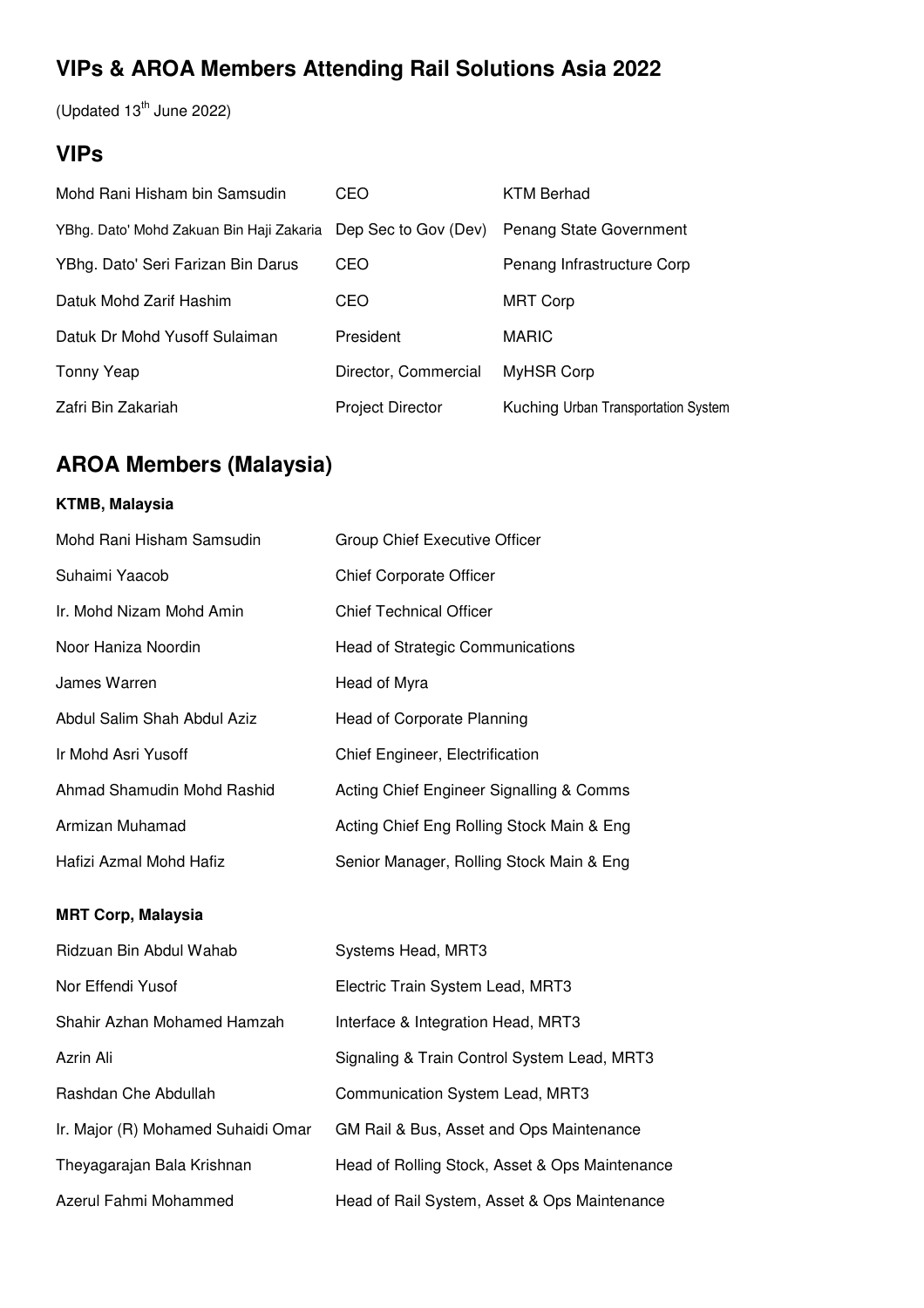| Shafawati Abdul Rahim   | Head of Sig & AFC, Asset & Ops Maintenance |
|-------------------------|--------------------------------------------|
| Mohammad Shazleigh Omar | Head of Comms, Asset & Ops Maintenance     |

### **MyHSR, Malaysia**

| Tonny Yeap Chan Weng               | Project Director, Project Development    |
|------------------------------------|------------------------------------------|
| Wong Hwee Ee (Winnie)              | Deputy GM, Commercial & G2G Engagement   |
| Mohd Ikhsan Ahmad                  | Deputy GM, Corporate Services            |
| Goh Shan Min                       | Senior Manager, Technical                |
| Raja Ezral Shafril Bin Raja Safian | Manager, Stakeholder Management          |
| Yusrinnizza binti Yusuf            | Manager, Corporate Services              |
| Muhammad Hilmi Bin Sidek           | Senior Executive, Technical              |
| Shahirah Binti Shahrudin           | Senior Executive, Stakeholder Management |
| Goh Hoo Yen (Gary)                 | Senior Executive, Corporate Services     |
| Nur Farah binti Mohamad Azlan      | Senior Executive, Corporate Services     |

#### **Penang State Government, Malaysia State Economic Planning Division**

| Zuhair Bin Jamaludin                                                    | <b>Divisional Secretary</b>                |
|-------------------------------------------------------------------------|--------------------------------------------|
| Madam Dharshini Raman                                                   | <b>Engineer of Transportation Section</b>  |
| Madam Nurul Asyikin Binti Abd Rahman Engineer of Transportation Section |                                            |
| Fauzan Bin Abd Razak                                                    | <b>Engineer of Transportation Section</b>  |
| Mohammad Ridzuan Bin Ahmad                                              | Ass Engineer of Transportation Section     |
| Wan Ahmad Fakhruddin Bin Wan<br>Md Marzuki                              | AssQuantity Surveyor of Transportation Sec |

#### **Penang State Government, Malaysia SRS Consortium (Project Partner)**

| Anthony Lau Min Siang         | Senior Manager, Design Eng & Management     |
|-------------------------------|---------------------------------------------|
| David Lam Hing Sang           | Senior Manager, System Management           |
| Madam Nurul Najwa binti Nawai | Senior Transport Planner                    |
| Madam Ann Tan Khoon Yan       | Head, Strategic Comms & S'holder Management |
|                               |                                             |

### **Sarawak Metro, Malaysia**

| Zafrin Bin Zakariah           | Projects Director (KUTS)           |
|-------------------------------|------------------------------------|
| Suhardi Bin Mohamad Ali Yakop | Head of Dept. Business Development |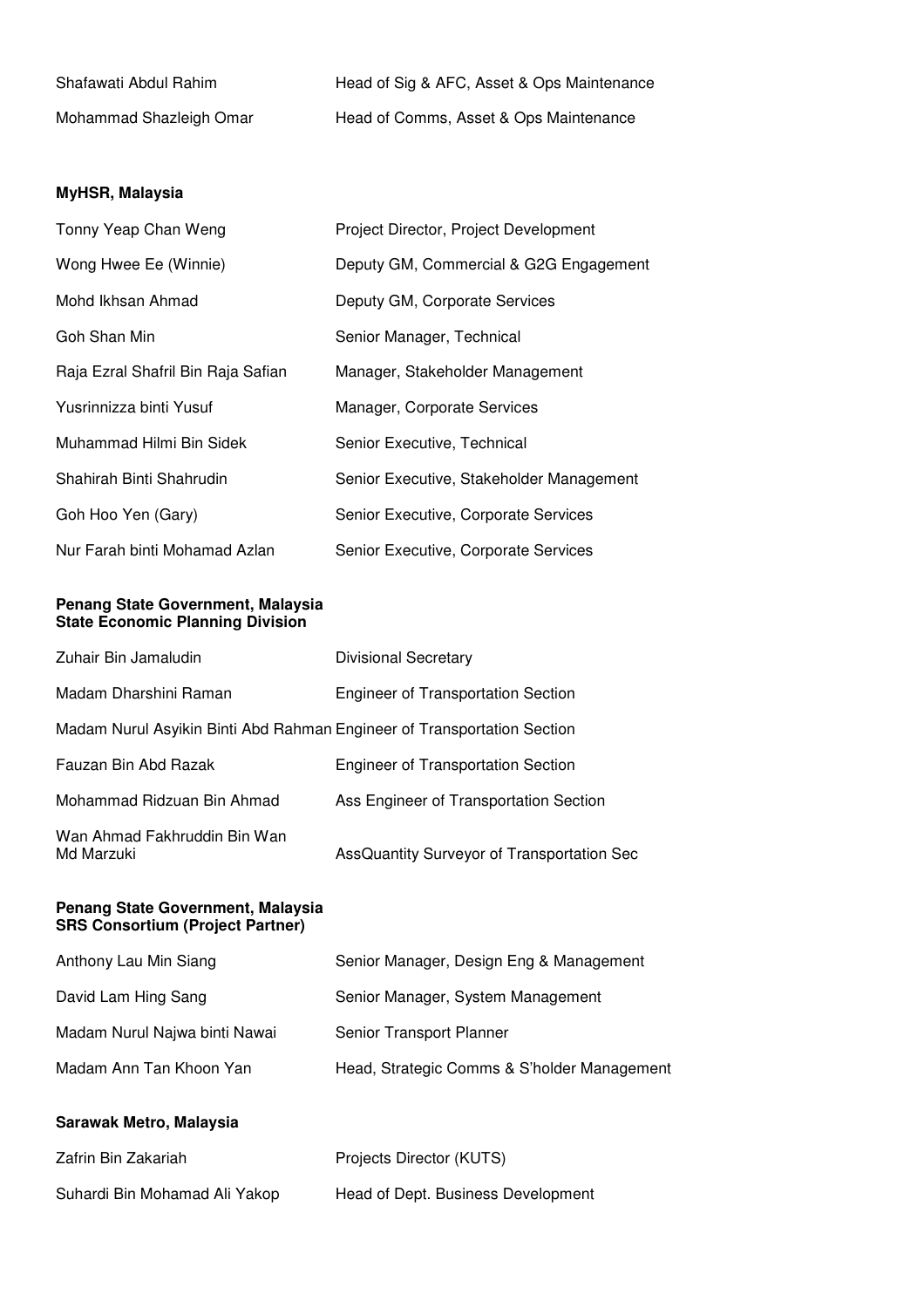| Mohd Ismaddy Bin Mohd Yazid                                     | Head of Dept. Hydrogen Feeder Bus Ops     |
|-----------------------------------------------------------------|-------------------------------------------|
| Mohamad Khalis Bin Md Yasin                                     | Head of Dept. Interface                   |
| Farhan Bin Fozian                                               | Head of Dept. Procurement (KUTS)          |
| Nor Nasyrig Bin Shahirudin                                      | Head of Dept. Civil, M&E & Infrastructure |
| Letitia Samuel                                                  | Senior Manager Media                      |
| Priscilla Annabel Anak Bisop                                    | Seed Programme Manager                    |
| Shetila Binti Dris                                              | Assistant Manager. Business Development   |
| Maryanne Nicholas                                               | <b>CEO Office Secretary</b>               |
| Ez'zatu Irgien Qistina Mohamad Helmi Project Director Secretary |                                           |

# **AROA Members (From outside Malaysia)**

### **MRT Jakarta, Indonesia**

| Panji Arum Bismantoko               | Railway Maintenance Division Head                   |
|-------------------------------------|-----------------------------------------------------|
| Gilang Pramadya                     | Civil Infrastructure Dept Head                      |
| Lamro Triwandes Simatupang          | <b>Track Civil Structure Maintenance Department</b> |
| Prabowo Setyo Bramantoro            | Signaling & Telecomms & IT Department Head          |
| Utama Prillianto Putra              | <b>Automatic Fare Collection Planning</b>           |
| LRT Jakarta, Indonesia              |                                                     |
| Ana Yuhana                          | <b>Commercial Staff</b>                             |
| Swastika Harimurti                  | <b>Corporate Planning Manager</b>                   |
| Luthfi Prasetya Kurniawan           | Signal, Telecom & Ticketing Facility Ass. Man       |
| Nanda Aden Kurniawan                | <b>Station Head</b>                                 |
| Adiprabowo Wicaksono                | Project Engineer                                    |
| <b>Manila LRMC, The Philippnes</b>  |                                                     |
| Andrea Mellind Madrid               | <b>Operations Head</b>                              |
| <b>Emmanuel Lucas</b>               | <b>Technical Adviser</b>                            |
| Joel Magsumbol                      | <b>Operations Support Manager</b>                   |
| Crestorey Janeo                     | <b>Engineering Support Manager</b>                  |
| Odinze Akponor                      | Rolling Stock Manager                               |
| <b>Manila MMSP, The Philippines</b> |                                                     |

Rodrigo Bulario **VP** for Railway Ops, JADPhil & Associates